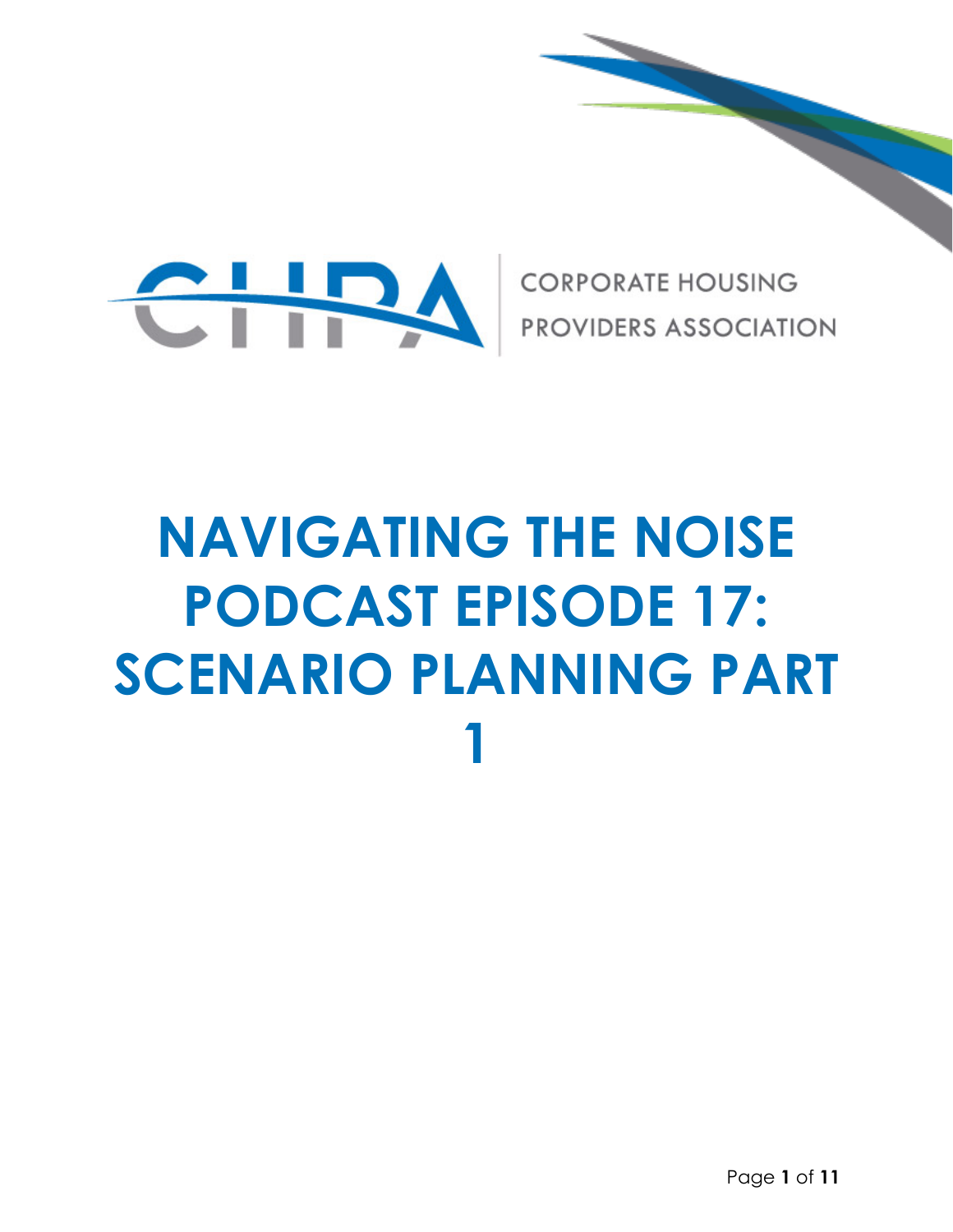# Brian David Johnson:

Hello, everybody and welcome to Navigating the Noise, a broadcast brought to you by CHPA, the Corporate Housing Providers Association. Well, welcome everybody to this special, special season of Navigating the Noise. As many of you know, on Navigating the Noise, we like to bring in some large, confusing topics and really help you navigate the noise, bring in external experts, bring in people inside of the industry, get them together and kind of have a really pragmatic conversation about what to do about it. But certainly, this season is quite different. We're doing things in a very different way. In this episode, I do have to say, is like no other episode we've done. So this episode of Navigating the Noise is an actual two-parter, there's going to be part one and part two, because we're doing, as I said, something we've never done before. We're going to call this a skill-building podcast, where we're going to be looking at a specific skill that you might be able to use, that you might be able to apply to your business, to apply to your industry, to apply to your collection of partners.

## Brian David Johnson:

And so on this Navigating the Noise skill-building episode, we're going to be looking at scenario planning and contingency planning. So how can you think about the future? But think about it in a very specific way and really apply it to your business. And so I mentioned, so in episode one, what we're going to be doing is really just looking at the high level. What is scenario planning? What is contingency planning? What is that? And then, in episode two, we're going to get into, what does it look like to have it apply? What does that really, really look like? So with that, we're just going to dive right in. I said, we've never done an episode like this before, so we're just going to get started. Oh I should say, as I normally do, I'm Brian David Johnson, I'm your host and your futurist. I'm also the engineer on today's show, so please bear with me as we switch back and forth between the cameras.

#### Brian David Johnson:

So we've got two and fantastic guests who have been very, very gracious with their time to record these two episodes with us. So the first is Robin Champ. So Robin is a foresight and strategy expert. She is a legend in the federal foresight world. She has a long career working with different government agencies, doing long-term strategic foresight for these agencies. She's actually quite a celebrity. When I go and do my speaking, as many as you know, I speak at events, I do a lot of work with universities, oftentimes I'll go to universities and people come up and they want to meet me, and what they'll say to me is, "Do you know Robin Champ?" And so I have to say, "Well, yes. I do work with her and she actually is that good."

#### Brian David Johnson:

So we're very, very, very fortunate to have Robin on the show with us today. And then also, we have Tracy Hayes. And Tracy is the founder and president of CWS Corporate Housing, and again, we're really fortunate to have Tracy on because she's been doing work for many, many years now, in contingency planning, but applying it specifically to this industry. And when I sat down with Tracy and she talked about the work that she had been doing, not only previous to the pandemic, but really in the pandemic, I was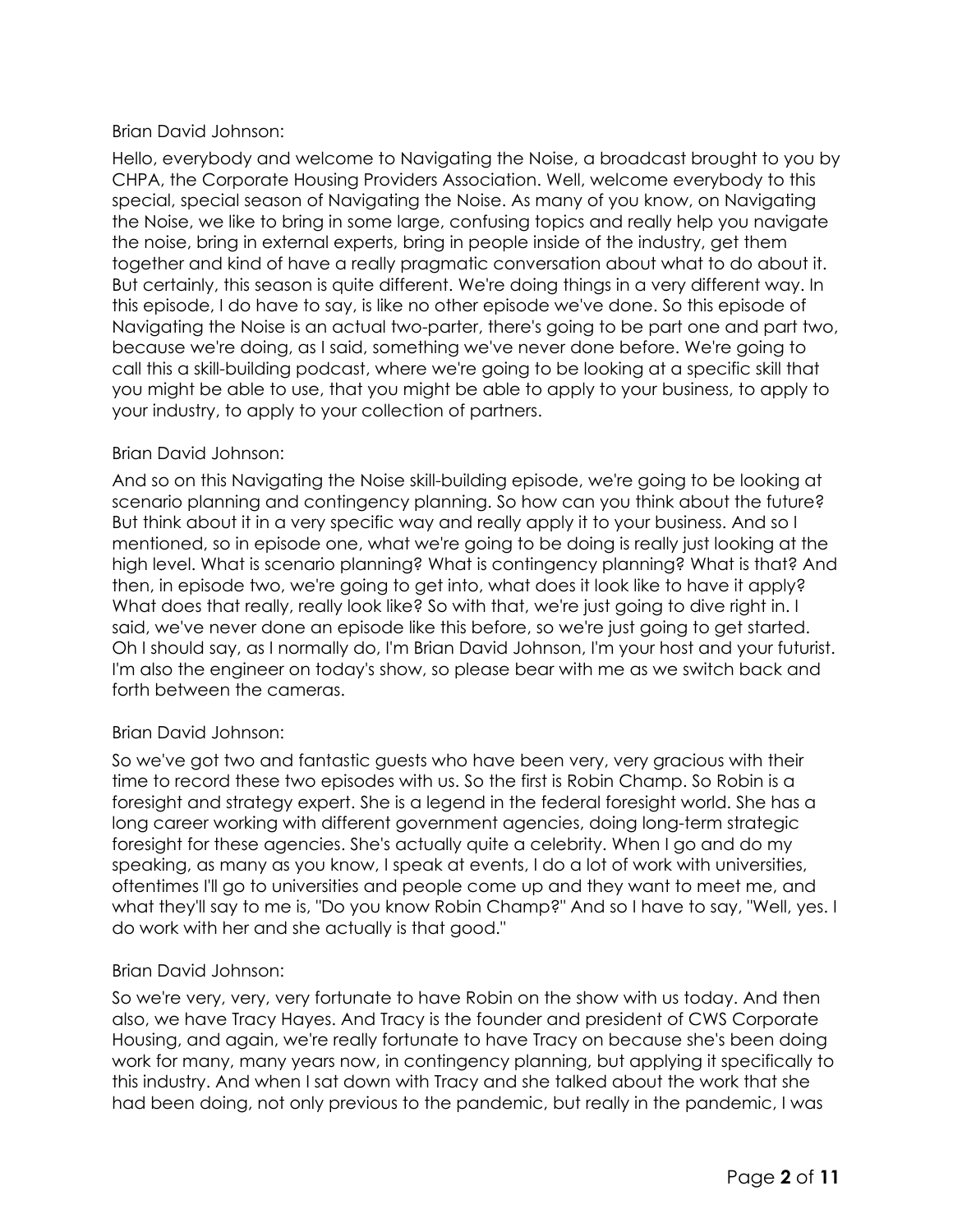fascinated. I was... Really the work that Tracy and the work that her team has been doing, that really brought about this two part episode. Because I thought that, as viewers and as fans of the show, that you really needed to hear it.

## Brian David Johnson:

So that's why we're going to be doing two. So again, we're going to get into the work that Tracy's been doing and the work that her team has been doing in episode two and how she's been applying it. But here, we're just going to start with that high level. So speaking of high level, we're going to switch over and we're going to bring on Robin. As I mentioned, she is a foresight and strategy expert, and I've asked her just to come on and give us an overview of strategic planning, of scenario planning, of just her world.

## Brian David Johnson:

She's also a professor and sort of teaches these things, as well. So we're going to switch over to Robin, and I'm going to say, "Robin, thank you so much for joining us on Navigating the Noise. Thank you for agreeing to do this, to kind of give us that overview of the work that you've been doing." So, let's just start that. Give us that high level and say, as people think about this type of thing, and as I know, Robin, you've given us some slides, so at some point, just tell me when you want me to click over to the slides, and we'll just dive in. So could you please just give us an overview?

## Robin Champ:

Absolutely. And thank you so much for having me on the show. I really appreciate it. Why don't we dive right in? I love visuals. I'm a visual learner, so let's put up the first slide. And I always like to start with the difference between forecasting and foresight because they're two very different things. The difference between forecasting and foresight, if you think about the weather, and we forecast the weather, forecasting is predicting. And in the short term, when we're looking just a little farther into the future, forecasting might work. I could tell you with relative certainty whether or not it's going to rain tomorrow, on the 13th day of the month. But if I look a little farther out, could I tell you with certainty it's going to rain on July 14th, not June 13th? Well, probably not. So your forecast, the farther you look in the future, your ability to forecast or predict is less and less and less.

#### Robin Champ:

So what do we do when we can't just look and predict something? We have to have something called foresight, where we look at the many possible things that could happen and make sure we plan accordingly. So for instance, I don't know if it's going to rain or snow on December 13th or January 13th, but I better be prepared with an umbrella and snow pants because I don't know which one's going to happen. And it is a possibility either one could happen. So, with that, we have to understand that the future has not happened yet. There are many possible ways the future can happen, and we're always caught by surprise. If this year taught us anything, is that we can always be caught by surprise, and the future doesn't always look the way we think, or predict, or forecast it's going to look.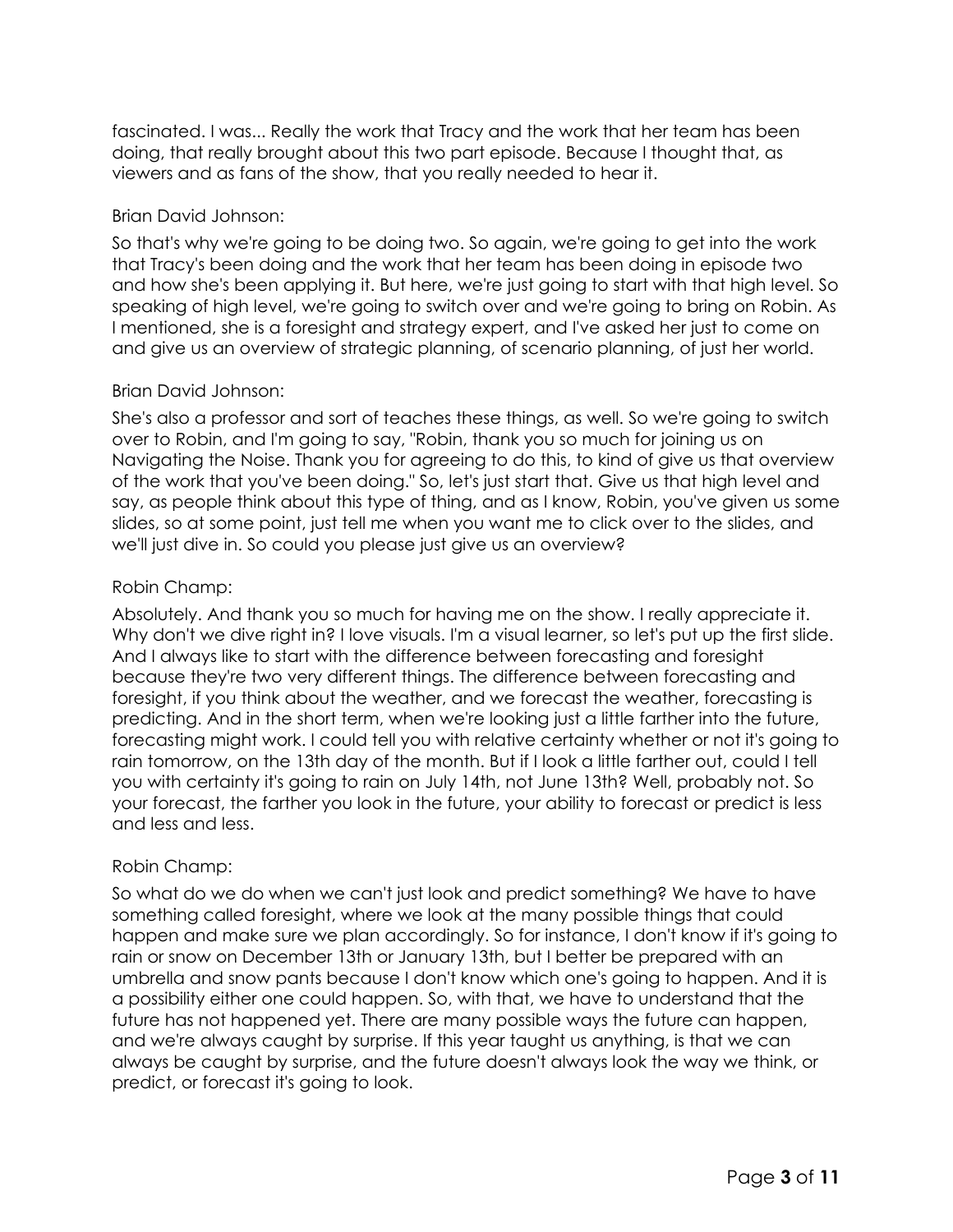# Robin Champ:

So if you look at this slide here, you can see a little tubular cone, which it says today's perspective. And what we all do, it's very normal, is we take what we see today, and we project what we see and know today into the future. And we think the future is going to look somewhat similar to what we see today. That's today's perspective. But again, the farther out you go in the future, you can see that cone, that aperture opens up into uncertainty. And really, the future is not necessarily going to be where that cylinder points out at the end of the cone. The future could be in section C, section A, section B, section D, it's in some sort of one of these areas of the future. So what we need to do is think about what all those possibilities are in the future, and then plan accordingly so that we are prepared.

# Robin Champ:

And I really like this quote by Alvin Toffler. He said, "The inability to speak with precision and certainty about the future is no excuse for silence. It is more important to be imaginative and insightful than to be 100% right." And that's a quote from Alvin Toffler in Future Shock. So again, just as a high level overview, what we want to do with foresight is embrace the fact that the future is uncertain, and then prepare for uncertainty, rather than try to predict the future and put all of our eggs in one basket.

# Brian David Johnson:

Well, that is great, Robin. Thank you so much. That's a very, very good overview and I love... Here, I'm going to bring up the gallery view, just so we can... I have a quick question for you, real quick. But before you do that, I want to show you something. So here, we're all in gallery view. So Tracy, everybody can see you now, as well. So I have a question for you, but before we do that, so you mentioned Alvin Toffler. So for everybody in the audience, so Alvin Toffler is one of the premier and sort of founders. He and Heidi Toffler, his wife, really pioneered a lot of it. Here's how much Alvin Toffler sort of means to this work of foresight is if you look, actually in every episode of Navigating the Noise, right here, this is how much of a nerd like this.

# Brian David Johnson:

So this book is foundational and actually all his books. And if you actually go back and look at the episodes of Navigating the Noise, you will always see it's either right there, or it's usually right there. There's another one of Toffler's books. So I'm glad that you brought that in. So, Robin, let me ask you this question. So, when somebody sort of thinking about, like you said, there's forecasting and then there's foresight. So when somebody's thinking about maybe implementing this, what is a barrier? I know we're going to get more into implications working with Tracy in the next episode, but what do you think is the first barrier? What's the hardest thing for organizations just to get started doing this?

# Robin Champ:

To me, the biggest barrier is they're really good at what they do today. And they projected what they do today really well is going to happen in the future. And I'll give you a perfect example. We all remember Blockbuster, right? Blockbuster was the best of the best when it came to DVDs and videos, the stores were clean, their operations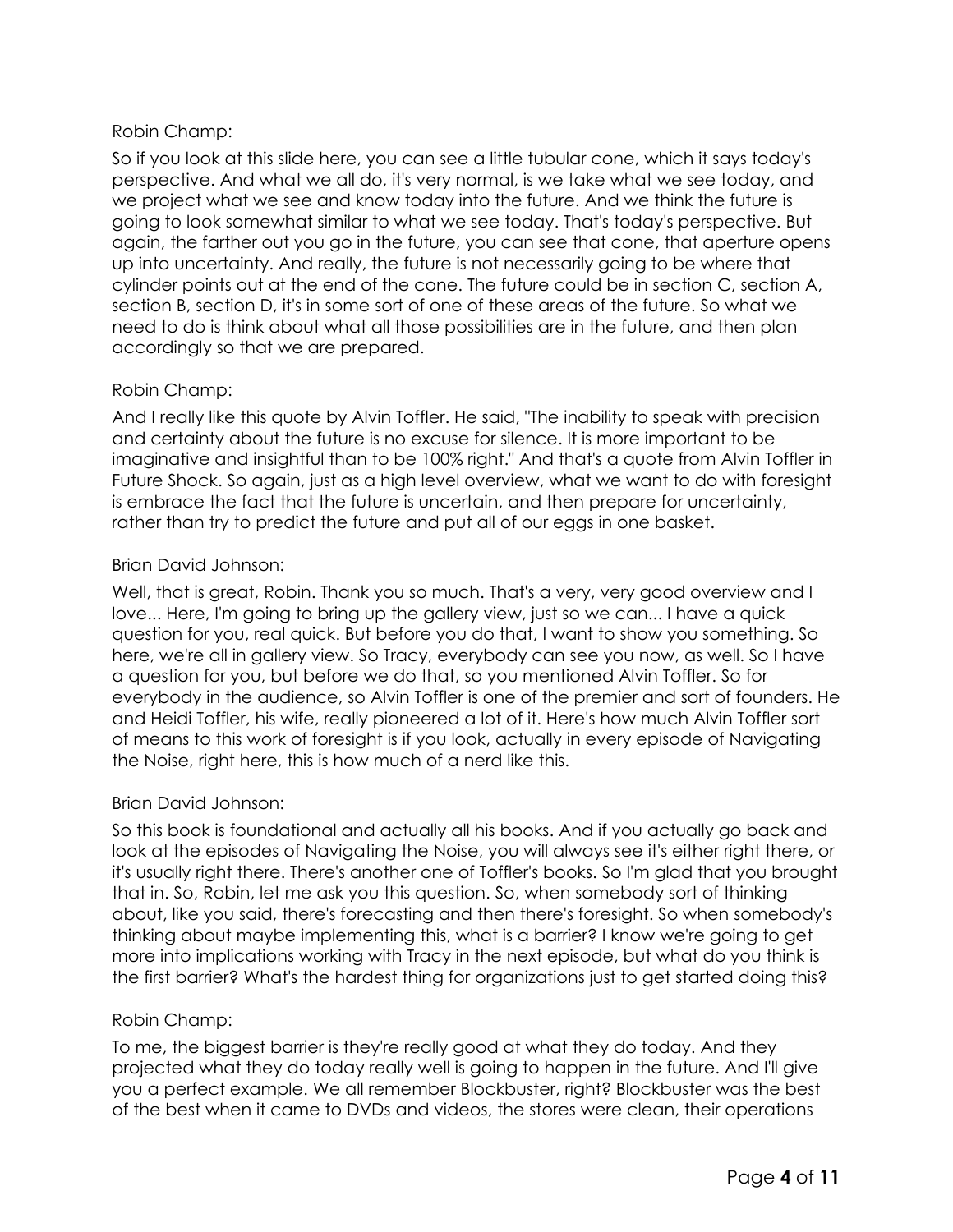worked well. You went in, the movie was there, you had customer service. Blockbuster was the bomb, right? Tons of stores, everything was perfect, and they were great at their operations. But what happened to Blockbuster?

#### Robin Champ:

Well, they went out of business. Netflix came along. So I kind of call that a failure of imagination, a failure of innovation, of failure of foresight. They took what they did today and they projected it into the future, and they assumed they were going to be the bomb in 20 years from now. Because they did what they did very well, and at the time they were doing it, they had great sales. They failed to reinvent themselves. They failed to look into the future and see there might be caught by surprise, there might be innovation there. There could have been a multitude of other things that could happen to them, and instead, they just focused on today and they were overtaken. So to me, I think this failure of imagination, this natural resistance to change is the biggest barrier.

#### Brian David Johnson:

That's great. And that's a really great segue over to Tracy. So that's a great overview of foresight, and that's a great resources, so we'll make sure to put the two slides up on the Navigating the Noise website. We'll maybe put some links to some foresight books if you really want to nerd out around foresight. Again, you don't have to, but if you want to. But I think that's a great point is like you learn... So, Robin, learn also from the mistakes of other people in business. Remember the Blockbusters, remember the Kodaks. And this sort of, Tracy, kind of brings us to our conversation.

#### Brian David Johnson:

So, Tracy was very giving of her time, where we sat down and we had this very long conversation. We went much longer than we were supposed to and than we were scheduled to go because I was fascinated in the work that she had done because she was actually using some of the tenants and some of the ideas behind strategic foresight that Robin was talking about and was applying it to her work. And really the thing, Tracy, is that really kicked it off was 9/11, for you kind of thinking that sort of that shift and really beginning to apply that, and I think that is wonderful. But first, let's welcome you. Tracy Hayes, founder and president of CWS Corporate Housing. Thank you so much for joining us on the show today. We really appreciate you being here.

#### Brian David Johnson:

Oh. You still got to unmute, unmute yeah. You need to unmute, Tracy. There we go.

Tracy Hayes: Hello.

Brian David Johnson: Welcome to the show! Yeah.

Tracy Hayes: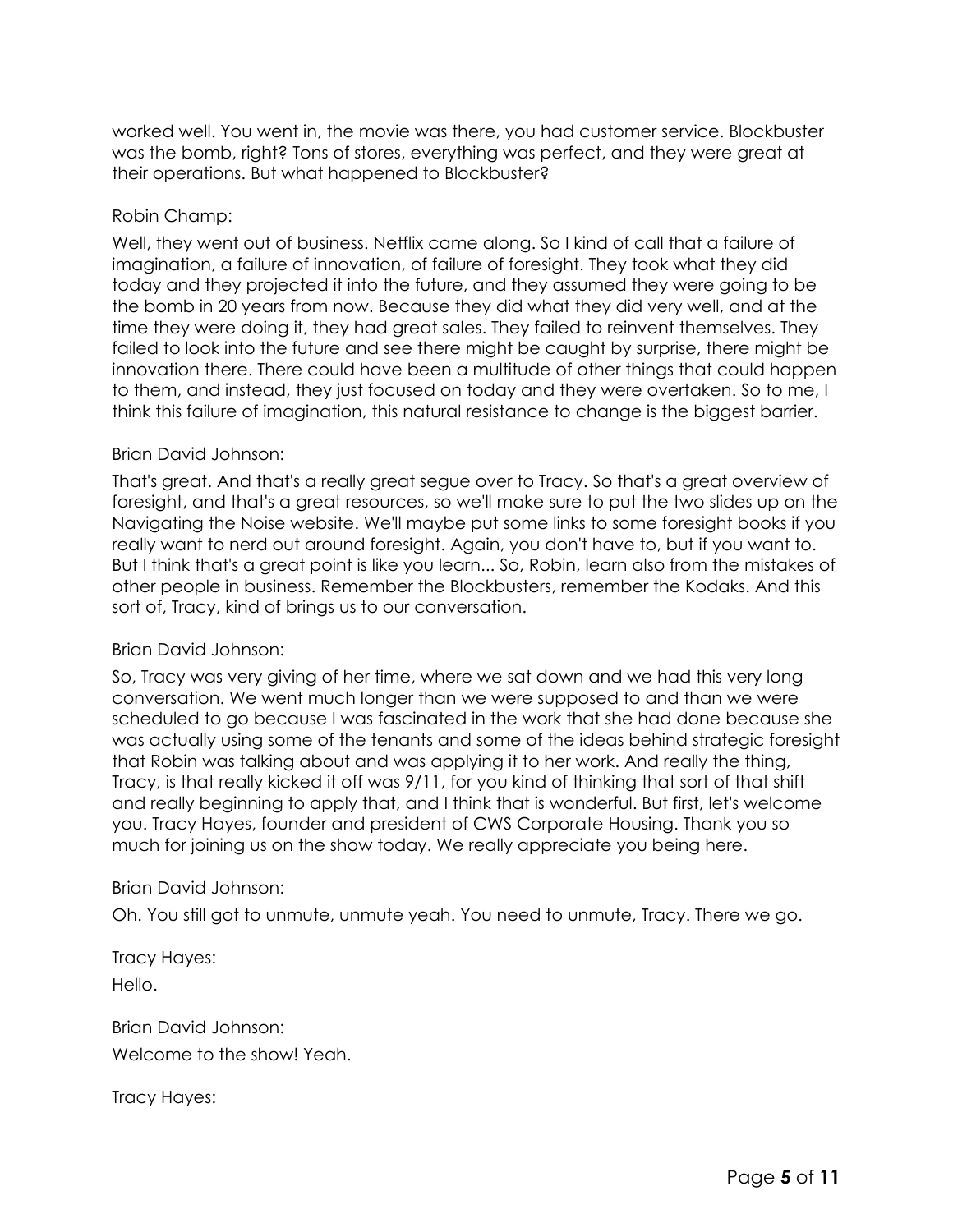## Thank you.

## Brian David Johnson:

So let's do this. So I'm going to switch over to your camera in just a moment, so everybody can see you full screen. So as you think about the work that you've been doing, and you think about sort of how you were planning, what are some high level ways for people... Like I said, in the next episode, we're going to get into what you've been doing for the pandemic and how it's really paid off. But from a really high level, how would you explain to folks who may not be so familiar with this, when you're doing contingency planning and the type of planning that you and your team did? Can you give us an overview of that please?

#### Tracy Hayes:

Sure. So, really we looked at it at three different ways. What was our immediate responsibility? And what did we need to do? And that really impacted our team and our guests that were in our suites. This isn't something that we can say, "If this happens, what do we need to do in the future?" We had people living with us and we had people that were relying on us every day immediately. So what is our immediate impact, both at the beginning of this, but as it progressed, every day is what do we need to do today? How do we honor our duty of care? Then the next one is near future. How do we continue to provide our services for people that were depending on us to arrive, along with the guests that were with us, and people that were planning to leave that couldn't leave? What did we need to do?

#### Tracy Hayes:

And then the long-term, how did we work with our team? With our... Not just our guests that were in our units, but the corporate clients, the decision makers, the relocation companies, and our partners, and our supply chain, from housekeepers to properties. And then, really overlying all that is how did we navigate the resources that were available? How did we honor our agreements with our financial institutions that we had agreements with? Kind of just the whole scope, but really looking at it in three phases. Just today's immediate needs, primarily that was our team and our guests. Then, the next phase of it, how do we take care and communicate with other stakeholders? And then, long-term, how do we come out of this viable, and relevant, and as a resource? And in the corporate housing industry, as you've mentioned, there's been several things that have affected us in the past. 9/.

#### New Speaker:

11 was a big one.

#### Tracy Hayes:

And that was probably initially what we kind of saw, what happens if business travel stops? So we had some history from that. Then we've had natural disasters that are really close to this. If it's a hurricane in Houston, there's people with us that we have a duty of care. There's clients that depend on us. There's our team members have been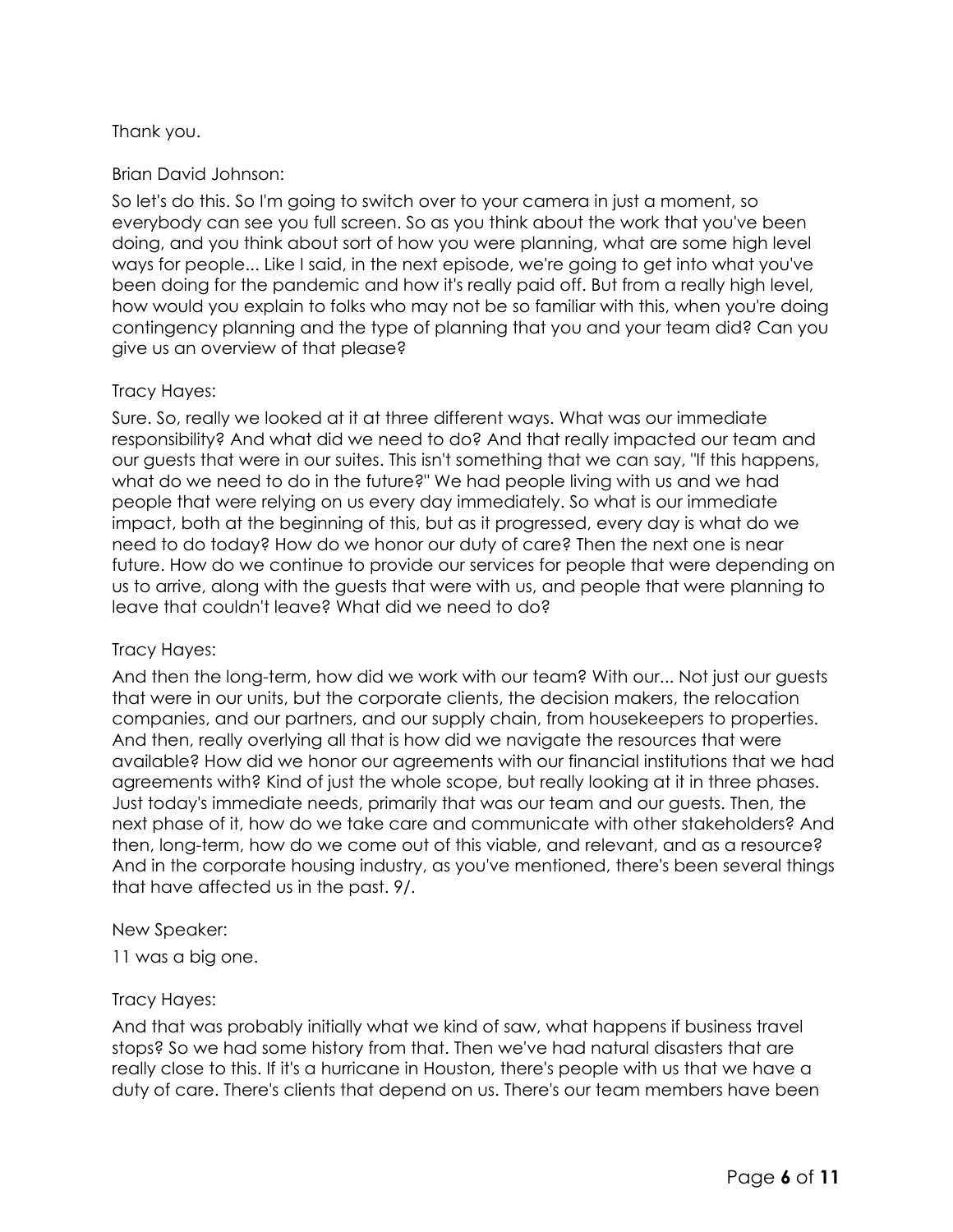affected. But really, the scope was so much larger that every part of the country was affected. And how do we as an organization go there? The majority of our clients ask us for business continuation plans. So we've got these formal plans, but you can't just really be blinded or limited by the past, because this was so unique. And even as it evolved, what we thought was true yesterday didn't apply at all for today.

## Tracy Hayes:

And then people were asking us, "What will happen in two weeks? Will we be able to move into your city?" And they were counting on us as the local experts, but there were so many factors that were outside of our control and just evolving every day. So even and... As we brought in different stakeholders, this is definitely I would think, and there's a tendency, sometimes as a leader to say, "I can take care of this and protect it, and I'll communicate it out." But there's so many different stakeholders in this, and viewpoints, and responsibilities that it was really important to get... What is the cashflow? That's one way to look at it. How will we do service delivery? That was a different subject matter expert. And how does this impact our team and their health? That we needed our HR perspective to make sure we were taking care of our team, so that we could continue to take care of others.

## Tracy Hayes:

And then, we almost needed someone that was the strongest realist to help us realize what are our limitations. And could we deliver service ongoing, in a safe manner for both us, and the guests that were staying with us? So it was unlike any other. Our business continuation plan that we had on the shelf that was supposed to be this roadmap that we pulled off, part of it was relevant, but many parts of it, just this event was so unique, that it really wasn't relevant at all. So just our ability to adapt and shift was really important.

# Brian David Johnson:

That's really, really fascinating and I think you should be... I'll take us to gallery view for a moment. So there's so much in what you've just said, Tracy. So this is... So, and when I call out, so you... I think you could write a textbook on this. So, it's fascinating because from foresight of standpoint and that sort of a future standpoint, sort of what you broke down and I want to be really, really clear, so what I think was really fascinating about what you and your team did is, well, number one, is you really methodically broke it down, right? This idea of saying, there's sort of near-term, midterm, long-term, and that's very much a foresight thing. They're going, "Okay, you're thinking about these." So if you think about Robin's that the cone, very similar, right? When she was saying, "As you go out, the level of uncertainty grows." But you're still breaking it down because methodically, then it allows you to focus and say, "Okay, let's think about this." And think about, as you said, what are the interdependencies?

# Brian David Johnson:

Who are the people? Who's affected? And to really methodically think about that as you're kind of breaking it through. And then, the next step, like you said, it's then that communication. Being able to go and sort of talk to people about it. That is such a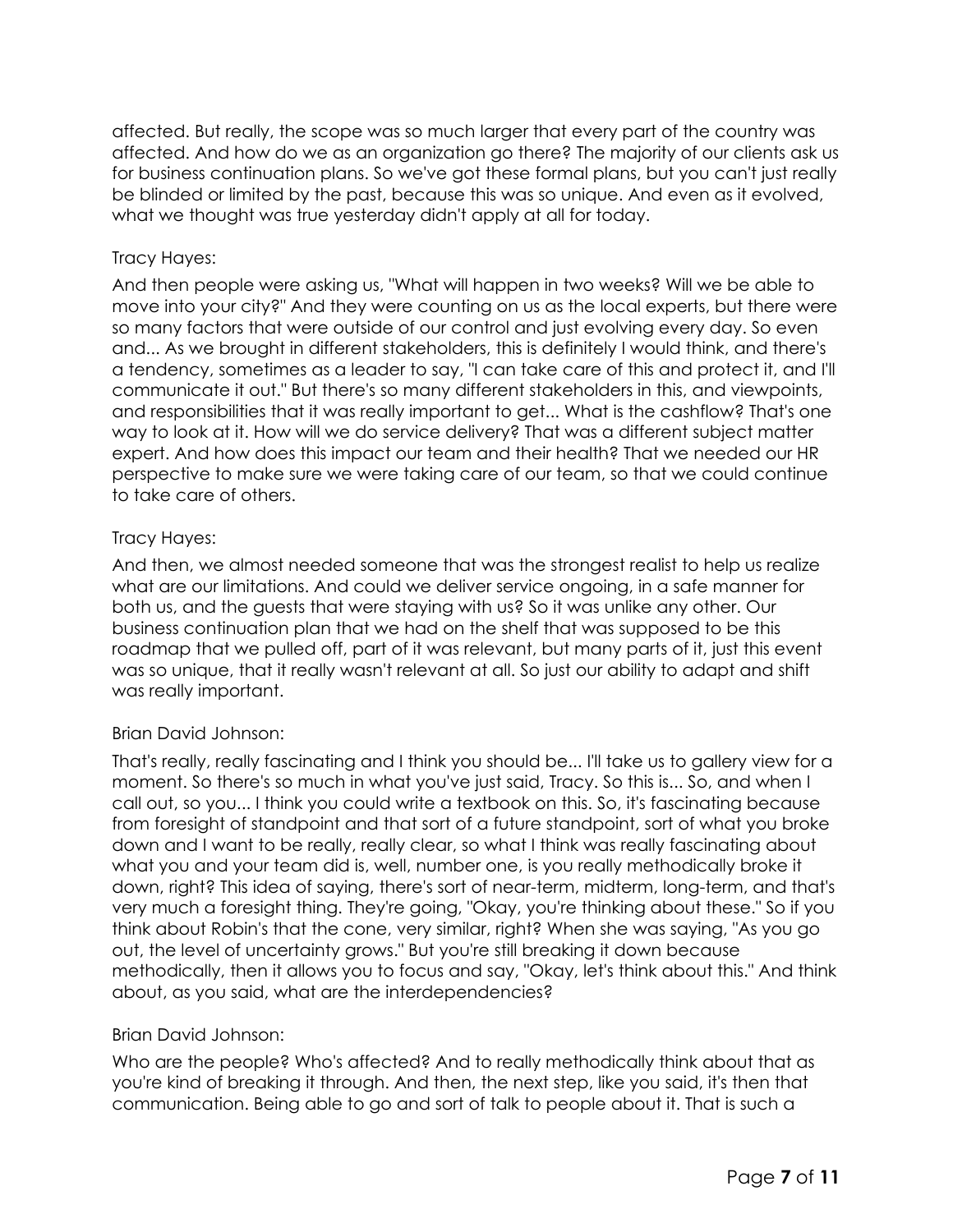huge part in doing this type of work, is saying, "Okay, now, here's what I think. What do you think about?" Right? And so that, I think, is a really important part, that communication part of it. And at the end, and then the final bit, which you didn't say this, but this is exactly what you were doing, there's a level, and Robin will back me up here, there's a level then once you've come up with a foresight, a plan, right?

## Brian David Johnson:

You said, "Okay, here's mid. Sort of here's what we're doing right now. Here's what we're keeping an eye on in the midterm. Here's what we're doing in the long-term. These are the interdependencies." We've now talked to other people, whether it be inside of the organization, or even broader. I know you do a lot of communication outside of just your organization because not only the work that you do when you're in many, many cities, but also you know that there are interdependencies with your customers, and your vendors, and all the people that you work with. And it's that validation side, right? Bringing in that person to say, "Okay, now we have this plan." And having them look at it and go, "Is it working? Is it right? Who's the realist? Who's the one who can take a look at it?" Because I tell my students all the time that she or he who looks at their plan and finds the flaw first, wins. That's the best thing.

## Brian David Johnson:

We want to find the flaw because you want to have a culture where if you go, "I don't think this works." Then, people go, "Oh, cool. Tell me why?" Because if you can find out why it doesn't work and everybody's supporting each other, that's great. Then you've actually fixed it. You've made it even better. So I think that's a really helpful... I mean, maybe we can do an infographic on that. That's really fascinating to be able to do that.

#### Brian David Johnson:

So, as you've gone through... So I'm going to ask you, Tracy, the same question I asked Robin. Is that, so for you and for your team, and I know a lot of this came out of just intense pragmatism, right? You're a business owner, right? You've been in this for a while, you've got the experience, but for you, for your team, and then maybe even when you talk to other people, because I know you do some mentorship and talk to other people outside of your organization, what's the biggest hurdle? I'm going to go back and spotlight you, so you'll be on. So what do you think is the biggest hurdle for people to really get started in doing this?

#### Robin Champ:

As a leader, you want to build confidence to our clients, to our team, and you really want to be able to have a plan that's black and white, and throw it out there. And Robin, this really resonated when you said there's going to be surprises. So, for me, the hurdle was, how can I let people know that we're listening to them, that we're thinking of things, but also balance that with, we don't know all the answers. So we kind of started changing our vocabulary to, this is our plan today until we learn more. And really throwing out there, you can ask me anything, if I know the answer, we'll share it with you, but if we don't answer it, it's because we don't know. So I think that that... To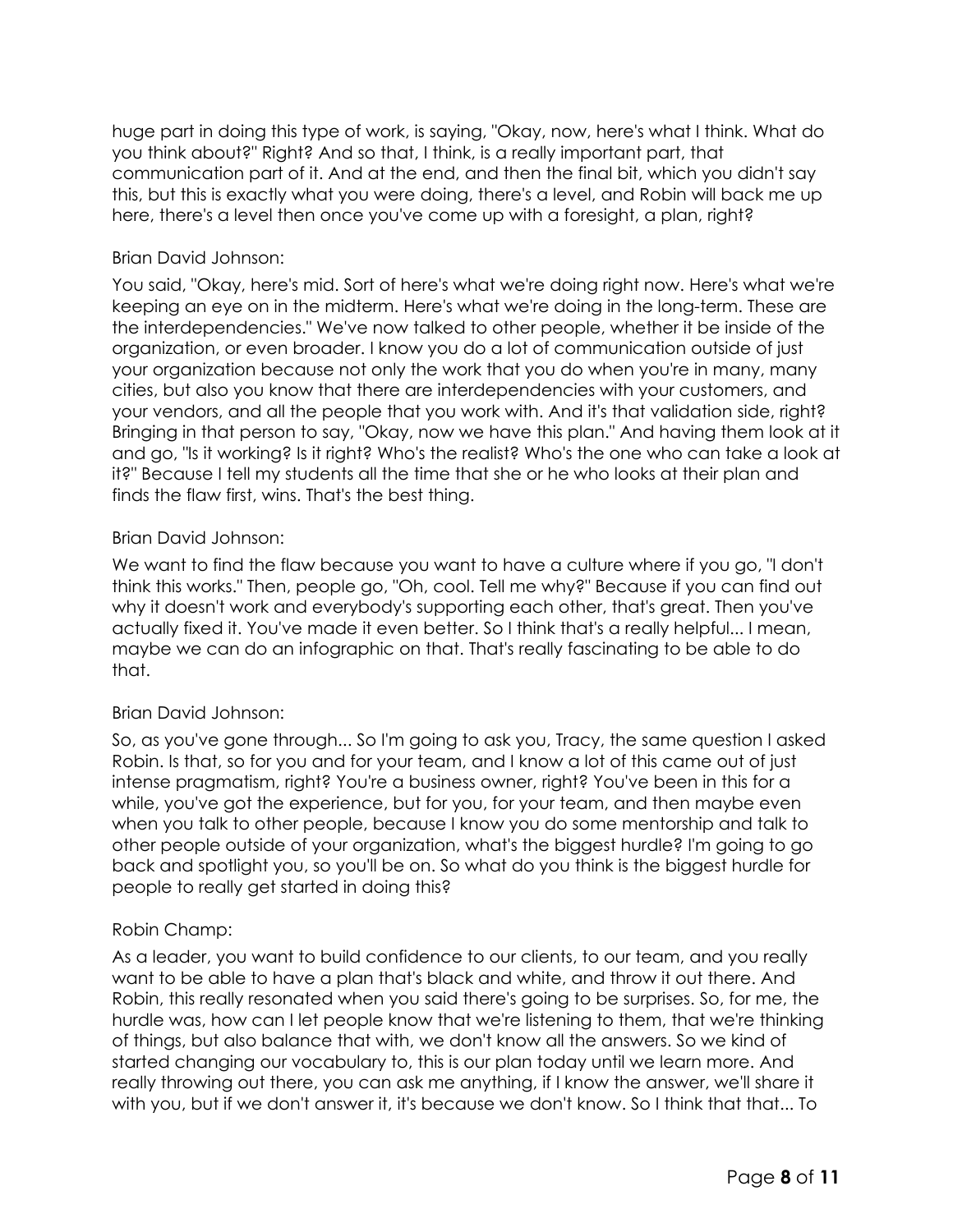not look foolish, or kind of keep your insecurities close, could be your death in this. But it's really just sharing what you know today, here's our plan. And we would break it into small increments.

## Robin Champ:

This is our plan for this week, until it's not. But as soon as we know we're going to change direction, we're going to let you know. And then, also, there was so much information coming in, you almost didn't know what to... What of it was what you should use as your foundation. And finally, just one day saying, "You know what? This is not a one size fits all. It's truly one size fits one." And although it was cumbersome, we had a small group that represented different viewpoints in our company that we would meet every day at four o'clock. And it was kind of coming off of our training from hurricanes and natural disasters, where we would say, "Bring anything up." And a lot of it was around our clients' concerns, cancellations, financial viability, things like that. And using that to bring up anything we didn't know.

## Robin Champ:

Because had we waited until we had all of the facts, that by the way, facts today were nonsense tomorrow, we would've just been paralyzed. So really communicating primarily with our team. We don't know. We don't know what tomorrow looks like and we don't know what next week looks like. And then, not being stuck on efficiency necessarily. What our plan was in West Texas would not work in Boston or Seattle. So really just being flexible and adaptable and saying that you have all times if you're looking for a plan that's going to be check the box, from my perspective, we would not have been able to execute. And then, being honest. Calling people who maybe have a different perspective and know more about something than you do, and sharing your vulnerabilities and your insecurities of how to handle it, that's really what I think is the foundation. And it's kind of counterintuitive to what we think instills confidence sometimes.

# Brian David Johnson:

I'm glad you brought that up, that the... I'm going to take us back to gallery view because I actually have a question for you, Robin. We have to understand... And I always say all the time that the future is local. And by this pandemic has shown us. And we've always talked about this on the show that the future is local, but certainly as we're looking, not only at the pandemic now, but as we move into the future, local is so, so important, but I think it's a really hard thing, and it's a good point to bring up, Robin. And you said this and I'd be interested to see, certainly in your world and in your career, this idea that there's just uncertainty. That we know that there's uncertainty. Uncertainty is certain, in a way, and getting comfortable with uncertainty is there a... Robin, is there a way that you talk to people through around how do you just get comfortable with being uncomfortable? How do you get comfortable with uncertainty?

Robin Champ: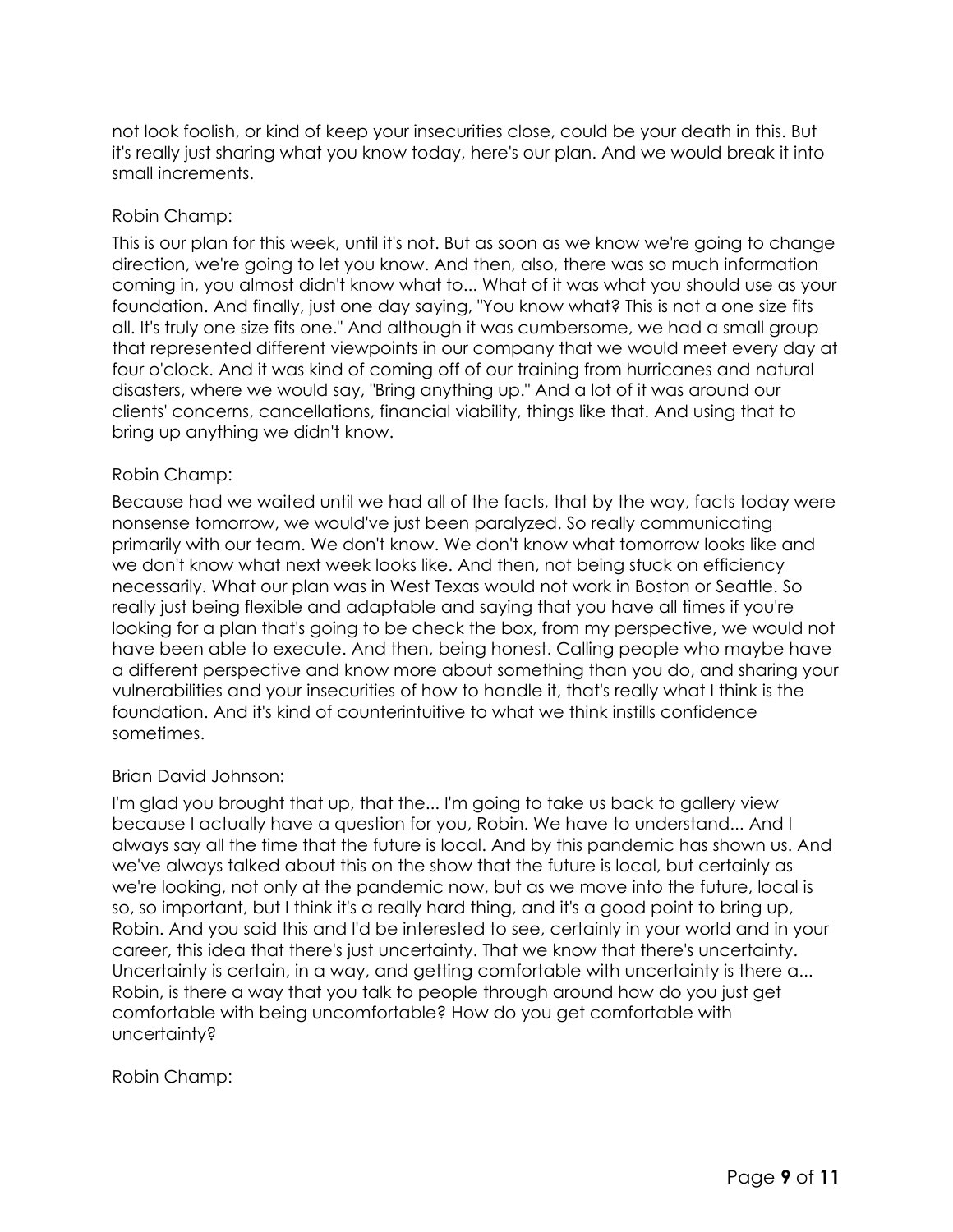Yeah, that's... Wow, that's a great question. I think you just have to talk about it and you have to make it an educational experience. It's a change management experience. Some of the things I'm doing in my organization is I'm bringing guest speakers. So how do you know the future's uncertain? Bring in lots of different points of view, talk about innovation, talk about change. And so what I try to do is a change management campaign, where I bring in these speakers, we're going to talk about change, we're going to talk about things they might not have thought about before. I put out a newsletter in my organization, where I put really cool ideas out in the newsletter that maybe people weren't aware of.

## Robin Champ:

For instance, these new night vision goggles. So they're not really night vision goggles, they're injecting stuff in people's eyes. That's what the future's going to be. Toyota's Woven City, where in Japan, they're trying to have this interconnected, woven city. I mean, there's lots of innovation out there. And I think, when... We think we're certain, until we're exposed to things that make us realize we're not that certain. So the exposure and the change management is how I'm trying to address it. But I think in humanity, we're all sort of comfortable with status quo, and change is difficult for most people.

## Brian David Johnson:

Yeah. And I think that as we go through it, and I'm going to bring us back to the gallery view just to wrap us up here. Because, especially now, we've sort of seen that change is uncomfortable for sure, but we can now see that it's going to happen, right? And that we need to understand that there's a lot that we don't know. And certainly this pandemic has shown us that there's still a lot that we don't know, as we come out, as people start to open up and close back down, and as we move hopefully towards sort of therapeutics in a virus, there's just so much uncertainty. And now, it's probably a good time for the organization to start having those conversations, and both Tracy, both is what you said and Robin said, it's having those conversations. It's bringing in perspectives. It's having those conversations.

#### Brian David Johnson:

So I'm going to wrap us up here. So hopefully everybody can see why this had to be a two parter, right? This is become, so it could be a mini series. There's so much good information here. So I'm just going to stop us right here, I'm going to go and close this out and get us ready for the next episode. But again, I want to thank you both for agreeing to do this and being so generous with your time, but I'm going to pull you into the next episode here in just a few minutes. But thank you both for being on this show, and then we're going to go into the next one in just a moment, but thank you very much.

#### Brian David Johnson:

So, as we go through this, and I wanted to make sure to stay true to the work that we do here on Navigating the Noise, we normally have three things to do. Bring three pragmatic things to do today to prepare for tomorrow. We're not doing three, we're just